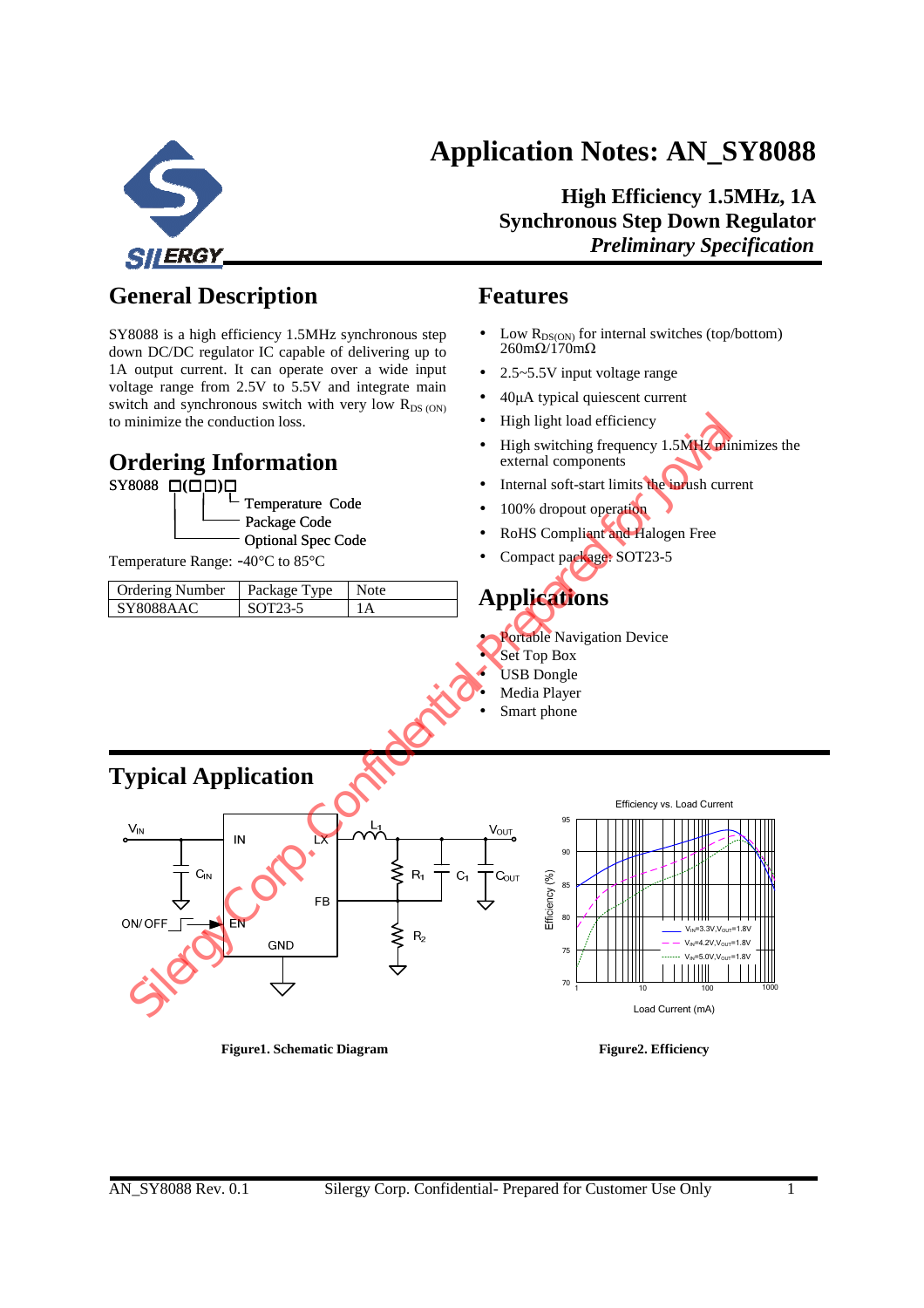





**Top Mark: LD***xyz* **(**device code: LD, *x=year code, y=week code, z= lot number code)*

|                                     |                | $(50143-3)$                                                                                                                                                                                                                                             |  |  |  |  |
|-------------------------------------|----------------|---------------------------------------------------------------------------------------------------------------------------------------------------------------------------------------------------------------------------------------------------------|--|--|--|--|
|                                     |                | <b>Top Mark: LDxyz</b> (device code: LD, x=year code, y=week code, $z =$ lot number code)                                                                                                                                                               |  |  |  |  |
| Pin Name                            | Pin Number     | Pin Description                                                                                                                                                                                                                                         |  |  |  |  |
| EN                                  |                | Enable control. Pull high to turn on. Do not float.                                                                                                                                                                                                     |  |  |  |  |
| <b>GND</b>                          | $\overline{c}$ | Ground pin.                                                                                                                                                                                                                                             |  |  |  |  |
| LX                                  | 3              | Inductor pin. Connect this pin to the switching node of the inductor.                                                                                                                                                                                   |  |  |  |  |
| IN                                  | 4              | Input pin. Decouple this pin to the GND pin with at least 4.7uF ceramic<br>capacitor.                                                                                                                                                                   |  |  |  |  |
| <b>FB</b>                           | 5              | Output Feedback Pin. Connect this pin to the center point of the output resistor<br>divider (as shown in Figure 1) to program the output voltage:<br>$V_{OUT} = 0.6*(1+R_1/R_2)$ . Add optional $Q_1(10pF-47pF)$ to speed up the transient<br>response. |  |  |  |  |
|                                     |                | <b>Absolute Maximum Ratings (Note A)</b>                                                                                                                                                                                                                |  |  |  |  |
|                                     |                |                                                                                                                                                                                                                                                         |  |  |  |  |
|                                     |                |                                                                                                                                                                                                                                                         |  |  |  |  |
| Package Thermal Resistance (Note 2) |                |                                                                                                                                                                                                                                                         |  |  |  |  |
|                                     |                |                                                                                                                                                                                                                                                         |  |  |  |  |
|                                     |                |                                                                                                                                                                                                                                                         |  |  |  |  |
|                                     |                | Junction Temperature Range ---- 125°C                                                                                                                                                                                                                   |  |  |  |  |
|                                     |                |                                                                                                                                                                                                                                                         |  |  |  |  |
|                                     |                | Storage Temperature Range Minimum and the Contract of the Association of the Association of the 150 °C                                                                                                                                                  |  |  |  |  |
|                                     |                | <b>Recommended Operating Conditions (Note 3)</b>                                                                                                                                                                                                        |  |  |  |  |
|                                     |                | Supply Input Voltage - 2.5 to 5.5 V                                                                                                                                                                                                                     |  |  |  |  |
|                                     |                |                                                                                                                                                                                                                                                         |  |  |  |  |
|                                     |                |                                                                                                                                                                                                                                                         |  |  |  |  |
|                                     |                |                                                                                                                                                                                                                                                         |  |  |  |  |

# **Absolute Maximum Ratings (Note 1)**

| Power Dissipation, PD @ TA = $25^{\circ}$ C, SOT23-5 |                                          |
|------------------------------------------------------|------------------------------------------|
| Package Thermal Resistance (Note 2)                  |                                          |
| $\theta$ JA ----------------------------             |                                          |
|                                                      |                                          |
|                                                      |                                          |
|                                                      |                                          |
| Storage Temperature Range                            | $-$ -65 $^{\circ}$ C to 150 $^{\circ}$ C |
|                                                      |                                          |

## **Recommended Operating Conditions** (Note 3)

| Supply Input Voltage --              | ---- 2.5V to 5.5V   |
|--------------------------------------|---------------------|
|                                      |                     |
| Junction Temperature Range ----      | --- -40°C to 125°C. |
| ------------------------------------ | - -40°C to 85°C.    |
| Ambient Temperature Range ---        |                     |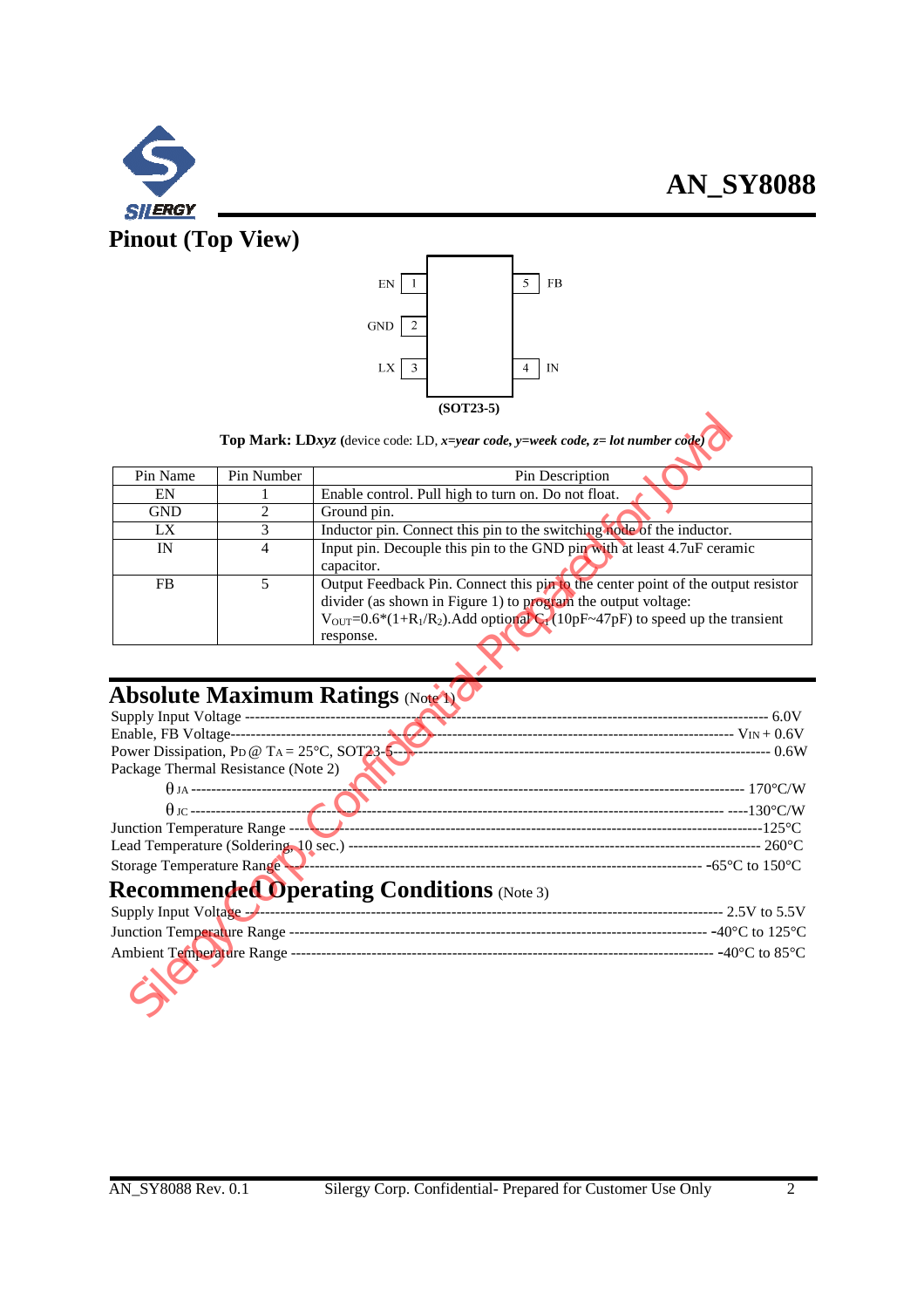

## **Electrical Characteristics**

( $V_{IN} = 5V$ ,  $V_{OUT} = 2.5V$ ,  $L = 2.2uH$ ,  $C_{OUT} = 10uF$ ,  $TA = 25°C$ , unless otherwise specified)

| Parameter                                                                                                                                                                                                                                                                                                                                                                                                                     | Symbol                    | <b>Test Conditions</b>                                                               | Min   | Typ  | Max   | Unit                    |  |  |
|-------------------------------------------------------------------------------------------------------------------------------------------------------------------------------------------------------------------------------------------------------------------------------------------------------------------------------------------------------------------------------------------------------------------------------|---------------------------|--------------------------------------------------------------------------------------|-------|------|-------|-------------------------|--|--|
| <b>Input Voltage Range</b>                                                                                                                                                                                                                                                                                                                                                                                                    | $\rm V_{IN}$              |                                                                                      | 2.5   |      | 5.5   | V                       |  |  |
| Quiescent Current                                                                                                                                                                                                                                                                                                                                                                                                             | $I_{\rm O}$               | $\overline{\text{Iou}r}$ =0, $\text{V}_{\text{FB}}$ = $\text{V}_{\text{REF}}$ · 105% |       | 40   |       | $\mu A$                 |  |  |
| Shutdown Current                                                                                                                                                                                                                                                                                                                                                                                                              | $I_{\text{SHDN}}$         | $EN=0$                                                                               |       | 0.1  | 1     | μA                      |  |  |
| Feedback Reference Voltage                                                                                                                                                                                                                                                                                                                                                                                                    | $\rm V_{REF}$             |                                                                                      | 0.588 | 0.6  | 0.612 | V                       |  |  |
| PFET RON                                                                                                                                                                                                                                                                                                                                                                                                                      | $R_{DS(ON),P}$            |                                                                                      |       | 260  |       | $m\Omega$               |  |  |
| <b>NFET RON</b>                                                                                                                                                                                                                                                                                                                                                                                                               | $R_{DS(ON) \text{,} N}$   |                                                                                      |       | 1704 |       | $m\Omega$               |  |  |
| PFET Current Limit                                                                                                                                                                                                                                                                                                                                                                                                            | $I_{LM}$                  |                                                                                      | 1.3   |      |       | A                       |  |  |
| EN rising threshold                                                                                                                                                                                                                                                                                                                                                                                                           | $\rm V_{\rm ENH}$         |                                                                                      | 1.5   |      |       | $\mathbf V$             |  |  |
| EN falling threshold                                                                                                                                                                                                                                                                                                                                                                                                          | $\rm V_{\underline{FNL}}$ |                                                                                      |       |      | 0.4   | $\overline{V}$          |  |  |
| Input UVLO threshold                                                                                                                                                                                                                                                                                                                                                                                                          | $V_{UVLO}$                |                                                                                      |       |      | 2.5   | $\overline{V}$          |  |  |
| <b>UVLO</b> hysteresis                                                                                                                                                                                                                                                                                                                                                                                                        | $\rm V_{\underline{HYS}}$ |                                                                                      |       | 0.1  |       | $\overline{\mathbf{V}}$ |  |  |
| <b>Oscillator Frequency</b>                                                                                                                                                                                                                                                                                                                                                                                                   | $F_{\text{OSC}}$          |                                                                                      |       | 1.5  |       | <b>MHz</b>              |  |  |
| Min ON Time                                                                                                                                                                                                                                                                                                                                                                                                                   |                           |                                                                                      |       | 80   |       | ns                      |  |  |
| Max Duty Cycle                                                                                                                                                                                                                                                                                                                                                                                                                |                           |                                                                                      | 100   |      |       | $\%$                    |  |  |
| Soft Start Time                                                                                                                                                                                                                                                                                                                                                                                                               | $T_{SS}$                  |                                                                                      |       | 1    |       | ms                      |  |  |
| Thermal Shutdown Temperature                                                                                                                                                                                                                                                                                                                                                                                                  | $T_{\rm SD}$              |                                                                                      |       | 160  |       | $\overline{C}$          |  |  |
| Thermal Shutdown Hysteresis                                                                                                                                                                                                                                                                                                                                                                                                   | $T_{HYS}$                 |                                                                                      |       | 15   |       | $\overline{C}$          |  |  |
|                                                                                                                                                                                                                                                                                                                                                                                                                               |                           |                                                                                      |       |      |       |                         |  |  |
| Note 1: Stresses beyond the "Absolute Maximum Ratings" may cause permanent damage to the device. These are<br>for stress ratings. Functional operation of the device at these or any other conditions beyond those indicated in the<br>operational sections of the specifications is not implied. Exposure to absolute maximum rating conditions for<br>extended periods may remain possibility to affect device reliability. |                           |                                                                                      |       |      |       |                         |  |  |
| Note 2: $\theta$ JA is measured in the natural convection at T <sub>A</sub> = 25°C on a low effective single layer thermal conductivity<br>test board of JEDEC 51-3 thermal measurement standard. Exposed Paddle of DFN package is the case position for                                                                                                                                                                      |                           |                                                                                      |       |      |       |                         |  |  |
| $\theta$ JC measurement.                                                                                                                                                                                                                                                                                                                                                                                                      |                           |                                                                                      |       |      |       |                         |  |  |
| Note 3: The device is not guaranteed to function outside its operating conditions.                                                                                                                                                                                                                                                                                                                                            |                           |                                                                                      |       |      |       |                         |  |  |
| Silence Con                                                                                                                                                                                                                                                                                                                                                                                                                   |                           |                                                                                      |       |      |       |                         |  |  |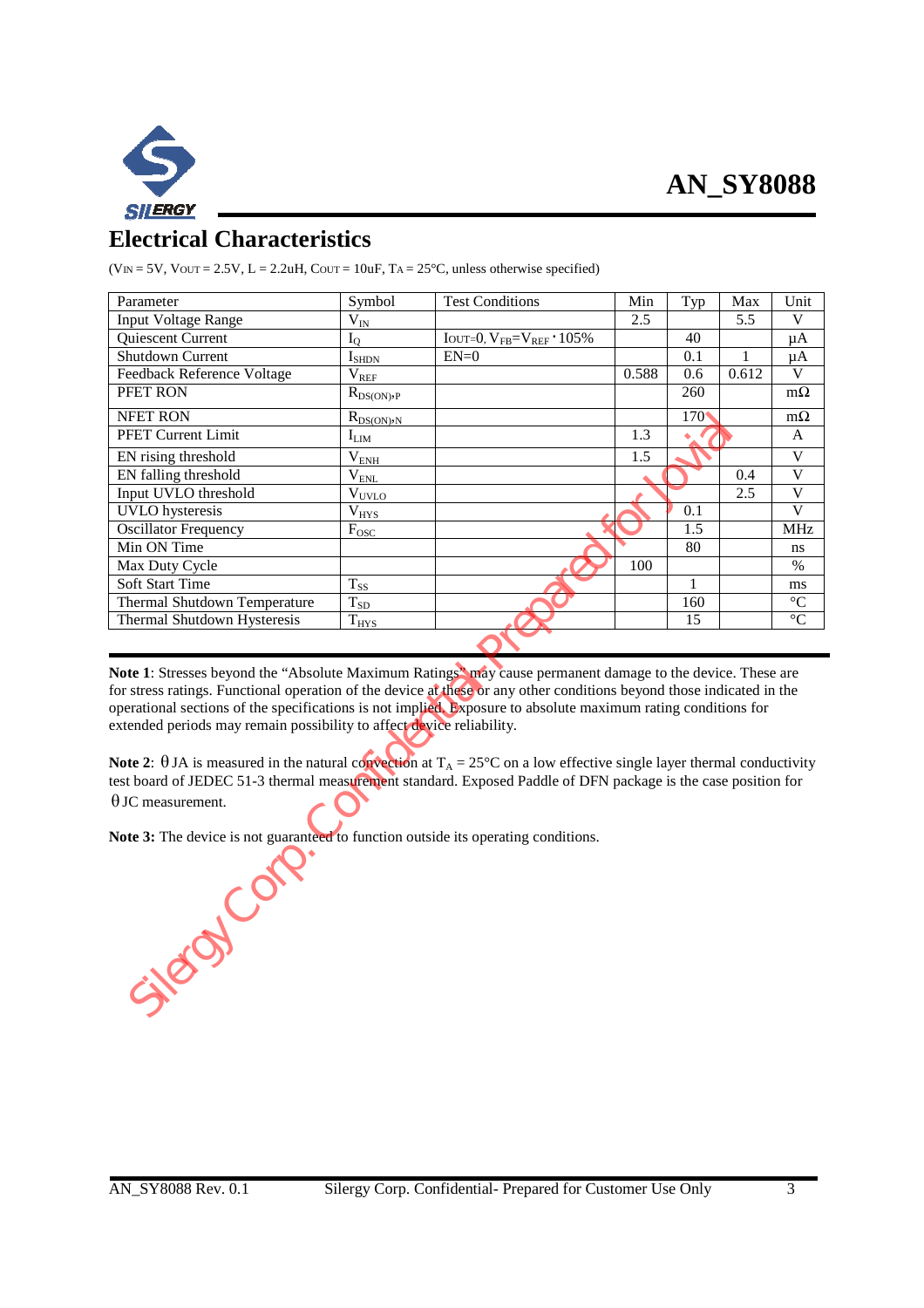

# **AN\_SY8088**

## **Typical Performance Characteristics**

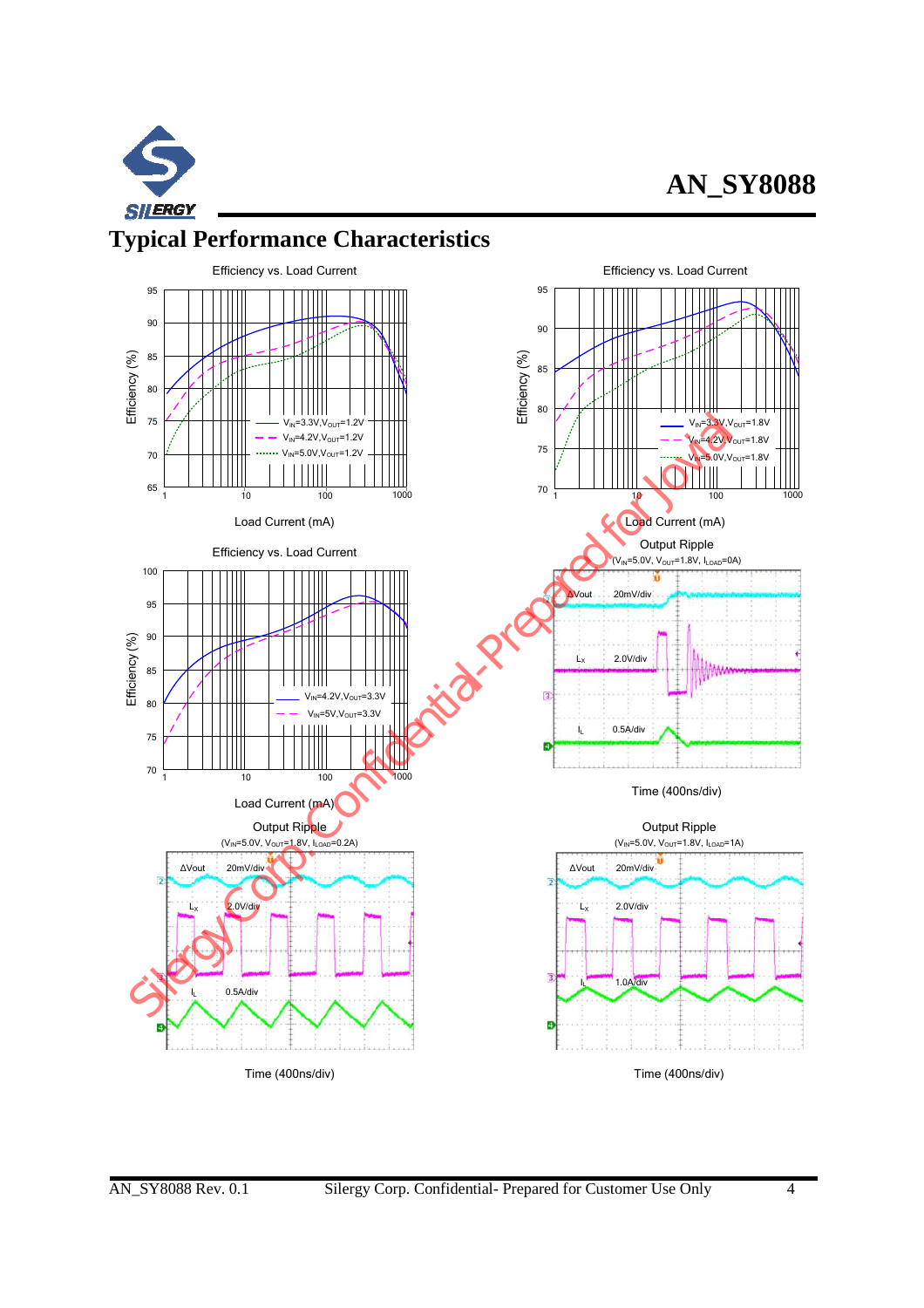![](_page_4_Picture_0.jpeg)

# **AN\_SY8088**

![](_page_4_Figure_2.jpeg)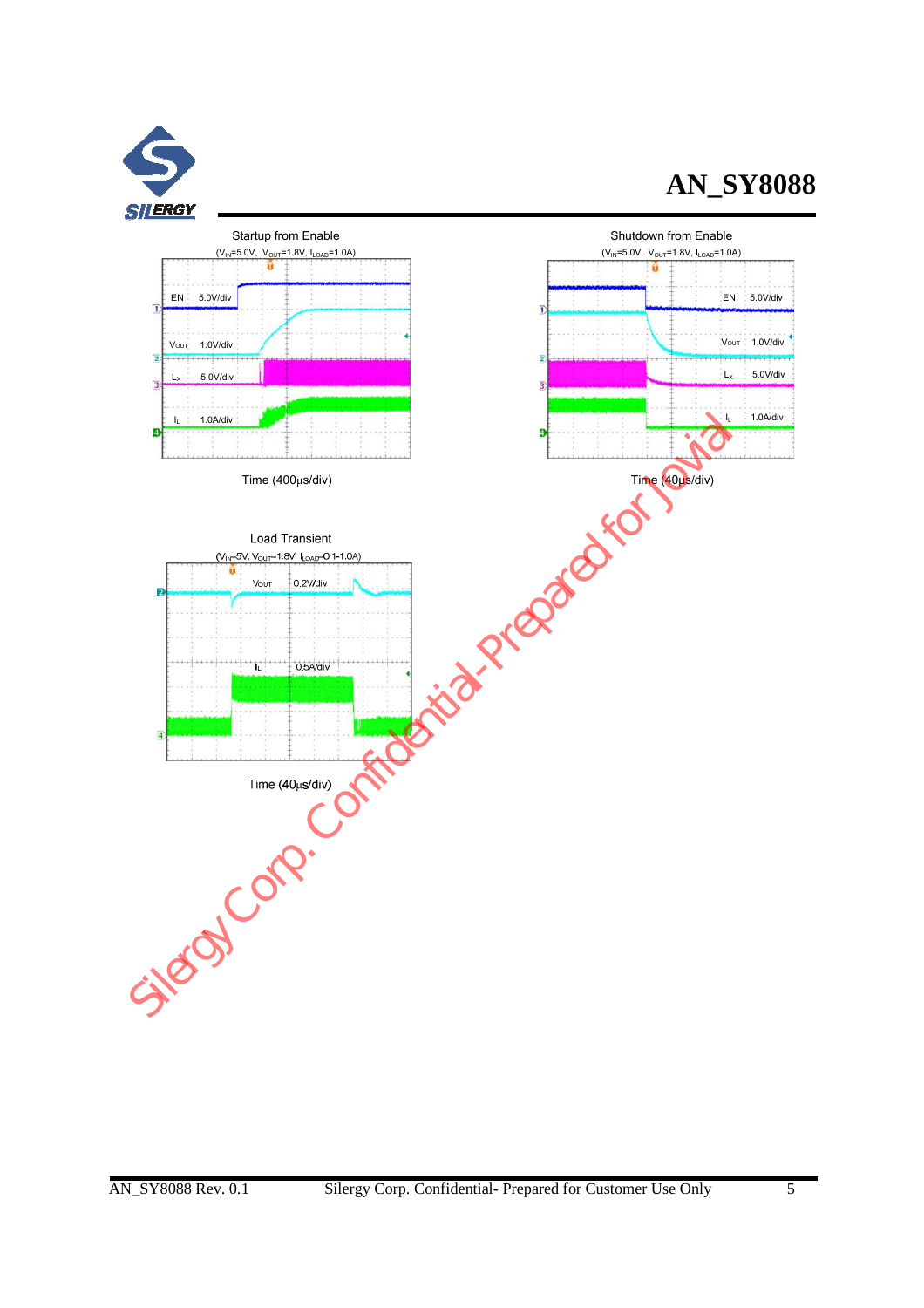![](_page_5_Picture_0.jpeg)

### **Operation**

The SY8088 is a high-efficiency 1.5MHz synchronous step-down DC-DC converters capable of delivering up to 1A output current. It operates over a wide input voltage range from 2.5V to 5.5V and integrates main switch and synchronous switch with very low  $R_{DS(ON)}$ to minimize the conduction loss.

### **Applications Information**

Because of the high integration in the SY8088 IC, the application circuit based on this regulator IC is rather simple. Only input capacitor  $C_{IN}$ , output capacitor  $C_{OUT}$ , output inductor L and feedback resistors (R1 and R2) need to be selected for the targeted applications specifications.

#### **Feedback resistor dividers R1 and R2**:

Choose R1 and R2 to program the proper output voltage. To minimize the power consumption under light loads, it is desirable to choose large resistance values for both R1 and R2. A value of between  $100k\Omega$ and  $1\text{M}\Omega$  is highly recommended for both resistors. If R2=120k $\Omega$  is chosen, then R1 can be calculated to be:

 $R_1 = \frac{(V_{\text{OUT}} - 0.6 \text{ V}) \cdot R_2}{0.6 \text{ V}}$  $=\frac{(V_{\text{OUT}}-0.6 V) \cdot}{2 \cdot 10^{13}}$ 

### **Input capacitor CIN**:

A typical X7R or better grade ceramic capacitor with 6V rating and greater than 4.7uF capacitance is recommended. To minimize the potential noise problem, place this ceramic capacitor really close to the IN and GND pins. Care should be taken to minimize the loop area formed by  $C_{IN}$ , and  $\overline{N}/\overline{GND}$  pins.

### **Output capacitor C<sub>OUT</sub>:**

The output capacitor is selected to handle the output ripple noise requirements. Both steady state ripple and transient requirements must be taken into consideration when selecting this capacitor. For the best performance, it is recommended to use X7R or better grade ceramic capacitor with  $6V$  rating and greater than 4.7uF capacitance. Example of the hyper method of the SYBOS SIC, the control in the SYROS SIC, the control of Corp. The DCR of the inductor Latitude to be exactly the confidential of the selected for the transition of the selected for the t

### **Output inductor L:**

There are several considerations in choosing this inductor.

- 1) Choose the inductance to provide the desired ripple current. It is suggested to choose the ripple current to be about 40% of the maximum output current. The inductance is calculated as:
	- $L = \frac{V_{\text{OUT}}(1 V_{\text{OUT}}/V_{\text{IN,MAX}})}{V_{\text{UV,MAX}}}$  $F_{\rm SW}\times I_{\rm OUT,MAX\,\times\,40\%}$

where Fsw is the switching frequency and Iout,max is the maximum load current.

The SY8088 regulator IC is quite tolerant of different ripple current amplitude. Consequently, the final choice of inductance can be slightly off the calculation value without significantly impacting the performance.

2) The saturation current rating of the inductor must be selected to be greater than the peak inductor current under full load conditions.

$$
I_{\text{SAT, MIN}} > I_{\text{OUT, MAX}} + \frac{V_{\text{OUT}}(1 - V_{\text{OUT}}/V_{\text{IN, MAX}})}{2 \cdot F_{\text{SW}} \cdot L}
$$

3) The DCR of the inductor and the core loss at the switching frequency must be low enough to achieve the desired efficiency requirement. It is desirable to choose an inductor with DCR<50mohm to achieve a good overall efficiency.

### **Layout Design:**

The layout design of SY8088 regulator is relatively simple. For the best efficiency and minimum noise problems, we should place the following components close to the IC:  $C_{IN}$ , L, R1 and R2.

1) It is desirable to maximize the PCB copper area connecting to GND pin to achieve the best thermal and noise performance. If the board space allowed, a ground plane is highly desirable.

2)  $C_{IN}$  must be close to Pins IN and GND. The loop area formed by  $C_{IN}$  and GND must be minimized.

3) The PCB copper area associated with LX pin must be minimized to avoid the potential noise problem.

4) The components R1 and R2, and the trace connecting to the FB pin must NOT be adjacent to the LX net on the PCB layout to avoid the noise problem.

5) If the system chip interfacing with the EN pin has a high impedance state at shutdown mode and the IN pin is connected directly to a power source such as a LiIon battery, it is desirable to add a pull down 1Mohm resistor between the EN and GND pins to prevent the noise from falsely turning on the regulator at shutdown mode.

### **Load Transient Considerations:**

The SY8088 regulator IC integrates the compensation components to achieve good stability and fast transient responses. In some applications, adding a 22pF ceramic cap in parallel with R1 may further speed up the load transient responses and is thus recommended for applications with large load transient step requirements.